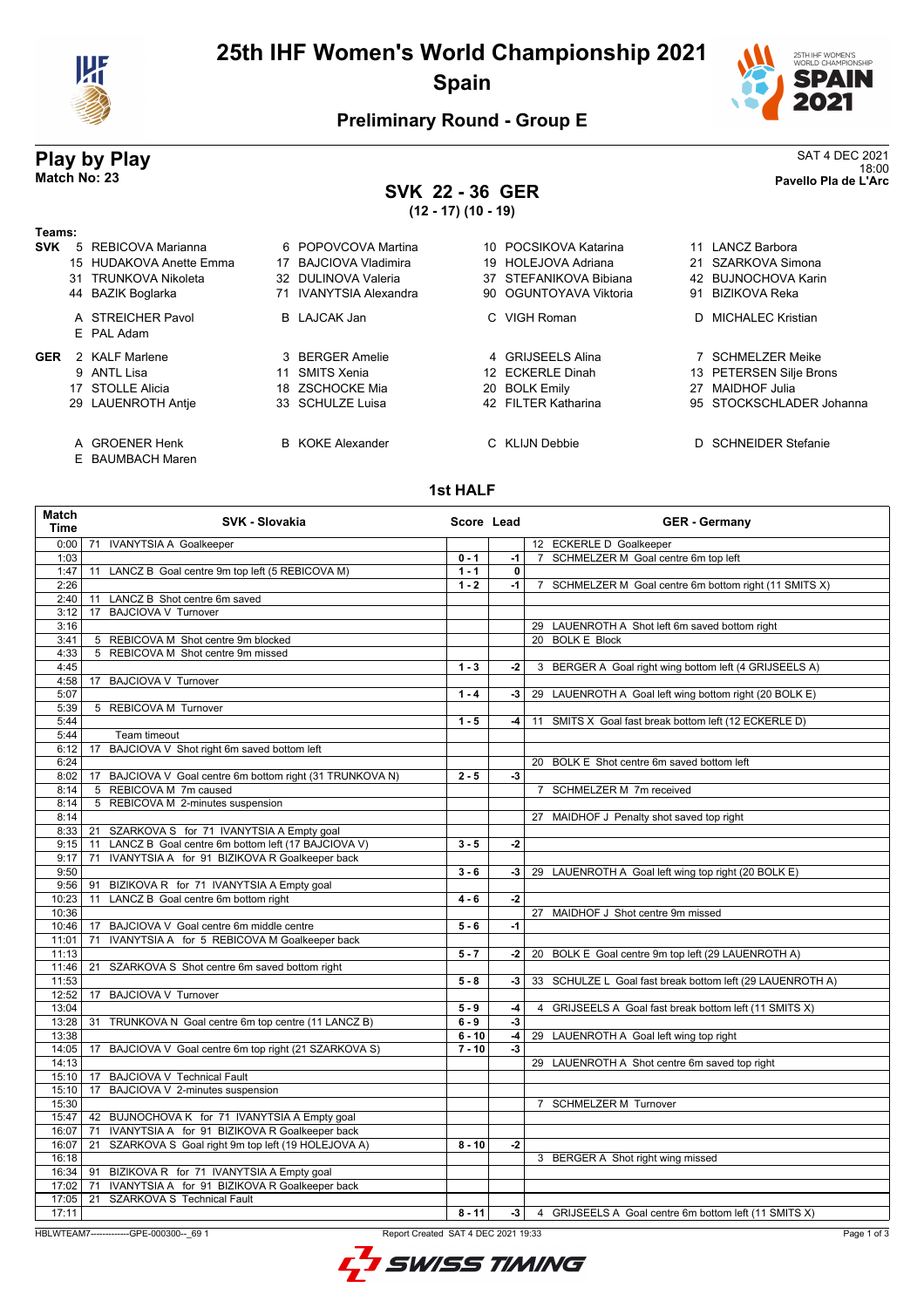

# **25th IHF Women's World Championship 2021 Spain**



# **Preliminary Round - Group E**

# **Play by Play**<br>Match No: 23<br>Pavello Pla de L'Arc

18:00 **Match No: 23 Pavello Pla de L'Arc**

### **SVK 22 - 36 GER (12 - 17) (10 - 19)**

### **1st HALF**

| <b>Match</b><br><b>Time</b> | SVK - Slovakia                                                  | Score Lead |      | <b>GER - Germany</b>                                        |
|-----------------------------|-----------------------------------------------------------------|------------|------|-------------------------------------------------------------|
| 18:11                       | 42 BUJNOCHOVA K Turnover                                        |            |      |                                                             |
| 18:44                       |                                                                 | $8 - 12$   | $-4$ | 7 SCHMELZER M Goal centre 6m bottom left (20 BOLK E)        |
| 19:17                       | 21<br>SZARKOVA S Shot centre 9m post                            |            |      |                                                             |
| 19:38                       |                                                                 |            |      | Team timeout                                                |
| 20:16                       |                                                                 |            |      | 3 BERGER A Shot right wing saved bottom centre              |
| 20:20                       | 37 STEFANIKOVA B 7m received                                    |            |      | 29 LAUENROTH A 7m caused                                    |
| 20:20                       |                                                                 |            |      | 29 LAUENROTH A 2-minutes suspension                         |
| 20:20                       | BIZIKOVA R Goal Penalty shot top right (37 STEFANIKOVA B)<br>91 | $9 - 12$   | $-3$ |                                                             |
| 20:53                       |                                                                 |            |      | 95 STOCKSCHLADER J for 12 ECKERLE D Empty goal              |
| 21:03                       |                                                                 |            |      | 17 STOLLE A Shot centre 9m missed                           |
| 21:05                       |                                                                 |            |      | 12 ECKERLE D for 3 BERGER A Goalkeeper back                 |
| 21:14                       | 19 HOLEJOVA A 7m received                                       |            |      | 18 ZSCHOCKE M 7m caused                                     |
| 21:19                       |                                                                 |            |      | 42 FILTER K for 12 ECKERLE D Goalkeeper Substitution        |
| 21:19                       | BIZIKOVA R Goal Penalty shot bottom left (19 HOLEJOVA A)<br>91  | $10 - 12$  | $-2$ |                                                             |
| 21:36                       |                                                                 |            |      | 2 KALF M for 42 FILTER K Empty goal                         |
| 21:57                       |                                                                 |            |      | 18 ZSCHOCKE M Turnover                                      |
| 22:01                       |                                                                 |            |      | 12 ECKERLE D for 2 KALF M Goalkeeper back                   |
| 22:12                       | $\overline{21}$<br>SZARKOVA S Turnover                          |            |      |                                                             |
| 22:17                       |                                                                 |            |      | 2 KALF M for 12 ECKERLE D Empty goal                        |
| 22:39                       | 15 HUDAKOVA A 7m caused                                         |            |      | 7 SCHMELZER M 7m received                                   |
| 22:39                       | 15 HUDAKOVA A 2-minutes suspension                              |            |      |                                                             |
| 22:39                       |                                                                 | $10 - 13$  | $-3$ | 4 GRIJSEELS A Goal Penalty shot middle left (7 SCHMELZER M) |
| 22:53                       |                                                                 |            |      | 12 ECKERLE D for 95 STOCKSCHLADER J Goalkeeper back         |
| 23:32                       |                                                                 |            |      | 17 STOLLE A 2-minutes suspension                            |
| 24:03                       | 19 HOLEJOVA A Shot centre 6m post                               |            |      |                                                             |
| 24:13                       |                                                                 | $10 - 14$  | -4   | 18 ZSCHOCKE M Goal centre 9m middle centre                  |
| 24:47                       | 17 BAJCIOVA V Turnover                                          |            |      |                                                             |
| 24:58                       |                                                                 | $10 - 15$  | -5 I | 11 SMITS X Goal fast break bottom centre (2 KALF M)         |
| 25:11                       | 17<br>BAJCIOVA V Shot centre 6m saved top centre                |            |      |                                                             |
| 26:04                       |                                                                 |            |      | 13 PETERSEN S Shot centre 6m saved bottom left              |
| 26:18                       |                                                                 |            |      | 7 SCHMELZER M Shot centre 6m saved bottom centre            |
| 26:38                       | 19 HOLEJOVA A Technical Fault                                   |            |      |                                                             |
| 26:51                       |                                                                 |            |      | 29 LAUENROTH A Turnover                                     |
| 27:13                       | 37 STEFANIKOVA B Goal right wing top left (19 HOLEJOVA A)       | $11 - 15$  | $-4$ |                                                             |
| 27:56                       |                                                                 | $11 - 16$  | $-5$ | 18 ZSCHOCKE M Goal centre 6m top right (11 SMITS X)         |
| 28:07                       | 37 STEFANIKOVA B Shot right wing missed                         |            |      |                                                             |
| 28:49                       |                                                                 | $11 - 17$  | -6 l | 29 LAUENROTH A Goal left wing bottom right (18 ZSCHOCKE M)  |
| 29:34                       | 21<br>SZARKOVA S Shot centre 6m blocked                         |            |      | 18 ZSCHOCKE M Block                                         |
| 29:55                       | 19 HOLEJOVA A Goal centre 9m top right (17 BAJCIOVA V)          | $12 - 17$  | $-5$ |                                                             |

### **2nd HALF**

| <b>Match</b><br><b>Time</b>                                                                    | SVK - Slovakia                                                  | Score Lead |    |    | <b>GER - Germany</b>                                     |
|------------------------------------------------------------------------------------------------|-----------------------------------------------------------------|------------|----|----|----------------------------------------------------------|
| 30:00                                                                                          | <b>IVANYTSIA A Goalkeeper</b><br>71                             |            |    |    | 42 FILTER K Goalkeeper                                   |
| 30:28                                                                                          |                                                                 | $12 - 18$  | -6 |    | SCHMELZER M Goal centre 6m top left (20 BOLK E)          |
| 31:15                                                                                          | TRUNKOVA N Goal centre 6m top right (5 REBICOVA M)<br>31        | $13 - 18$  | -5 |    |                                                          |
| 31:49                                                                                          |                                                                 | 13 - 19    | -6 |    | SCHMELZER M Goal centre 6m bottom right (20 BOLK E)      |
| 32:28                                                                                          | 5 REBICOVA M Turnover                                           |            |    |    | 11 SMITS X Steal                                         |
| 32:36                                                                                          |                                                                 | $13 - 20$  | -7 | 11 | SMITS X Goal fast break top right (95 STOCKSCHLADER J)   |
| 33:05                                                                                          | 5 REBICOVA M Shot centre 9m saved middle centre                 |            |    |    |                                                          |
| 33:14                                                                                          |                                                                 |            |    |    | 20 BOLK E Shot centre 9m missed                          |
| 33:26                                                                                          | 91<br>BIZIKOVA R Shot left wing post                            |            |    |    |                                                          |
| 34:18                                                                                          |                                                                 |            |    |    | 2 KALF M Shot right wing saved bottom left               |
| 34:26                                                                                          |                                                                 | $13 - 21$  | -8 |    | 95 STOCKSCHLADER J Goal flying throw middle left         |
| 34:36                                                                                          | LANCZ B Shot right 9m blocked<br>11                             |            |    |    | 11 SMITS X Block                                         |
| 35:26                                                                                          | 44 BAZIK B Shot centre 9m saved top right                       |            |    |    |                                                          |
| 35:38                                                                                          |                                                                 | $13 - 22$  | -9 |    | 95 STOCKSCHLADER J Goal left wing top right (11 SMITS X) |
| 36:19                                                                                          |                                                                 |            |    |    | SCHMELZER M 2-minutes suspension                         |
| 36:57                                                                                          | 31<br><b>TRUNKOVA N Turnover</b>                                |            |    |    |                                                          |
| 37:17                                                                                          |                                                                 |            |    |    | 4 GRIJSEELS A for 42 FILTER K Empty goal                 |
| 37:37                                                                                          |                                                                 |            |    |    | 42 FILTER K for 95 STOCKSCHLADER J Goalkeeper back       |
| 37:39                                                                                          |                                                                 |            |    |    | 33 SCHULZE L Shot centre 6m saved bottom left            |
| 37:48                                                                                          | POCSIKOVA K Goal fast break bottom left (42 BUJNOCHOVA K)<br>10 | $14 - 22$  | -8 |    |                                                          |
| 37:52                                                                                          |                                                                 |            |    |    | 95 STOCKSCHLADER J for 42 FILTER K Empty goal            |
| 38:15                                                                                          |                                                                 | $14 - 23$  | -9 |    | 33 SCHULZE L Goal centre 6m top right (4 GRIJSEELS A)    |
| 38:16                                                                                          |                                                                 |            |    |    | 42 FILTER K for 20 BOLK E Goalkeeper back                |
| 38:28                                                                                          | BIZIKOVA R Goal left wing top right (5 REBICOVA M)<br>91        | $15 - 23$  | -8 |    |                                                          |
| 39:08                                                                                          |                                                                 | 15 - 24    | -9 |    | 4 GRIJSEELS A Goal right 6m bottom centre (20 BOLK E)    |
| Report Created SAT 4 DEC 2021 19:33<br>HBLWTEAM7--------------GPE-000300-- 69 1<br>Page 2 of 3 |                                                                 |            |    |    |                                                          |